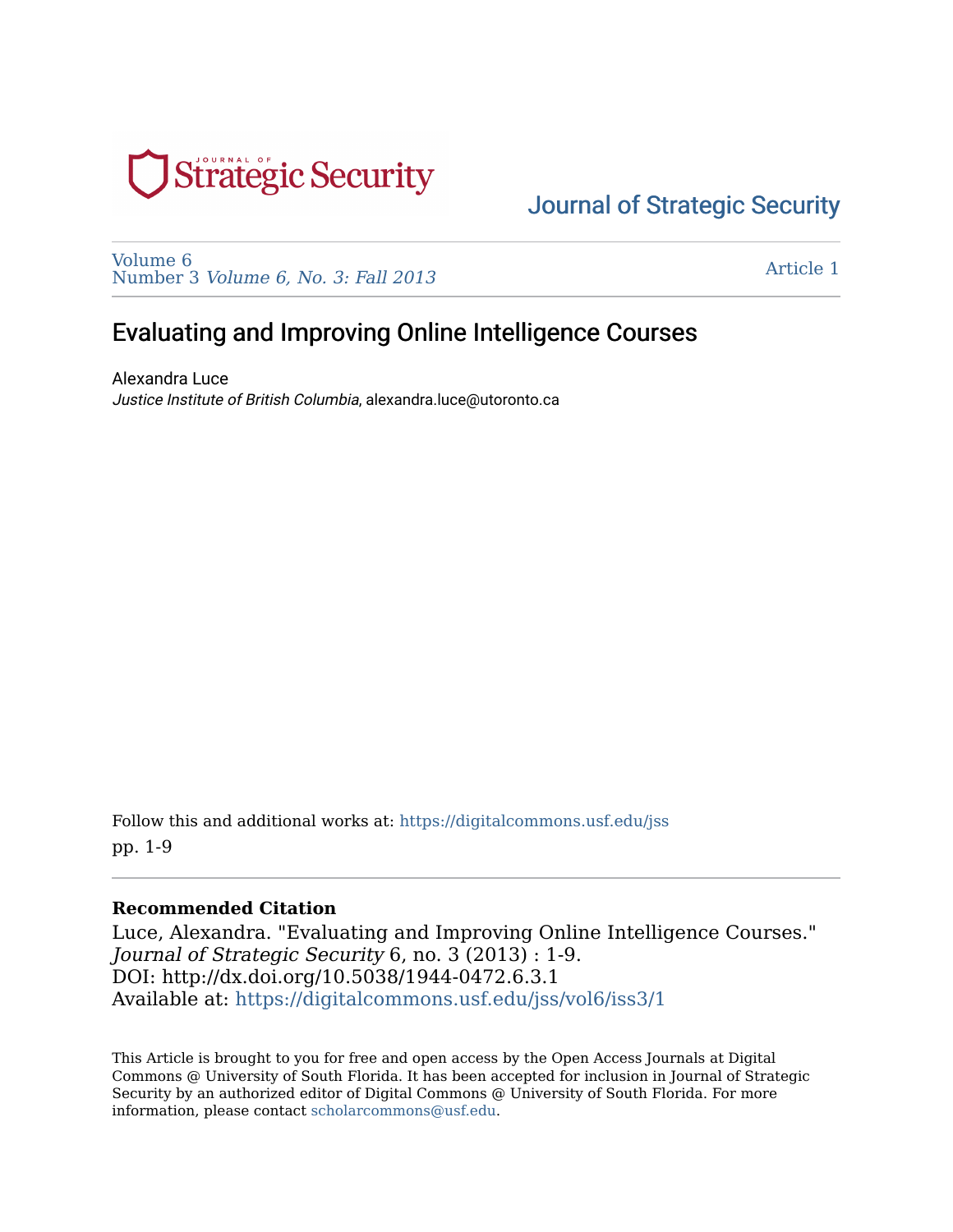# **Evaluating and Improving Online Intelligence Courses**

#### Abstract

Civilian, military and government institutions offer a wide range of courses on intelligence and are increasingly doing so online. While evaluation and improvement are critical to ensuring quality training and education, there is little research about how to evaluate and improve online intelligence courses. Based on the author's experience developing and teaching such courses, this article offers four suggestions to those involved in online intelligence training and education: (1) conduct a key assumptions check; (2) ensure the course presentation embodies the principles of intelligence communication; (3) encourage creative freedom; and (4) build in mechanisms for feedback throughout the course.

This article is available in Journal of Strategic Security: <https://digitalcommons.usf.edu/jss/vol6/iss3/1>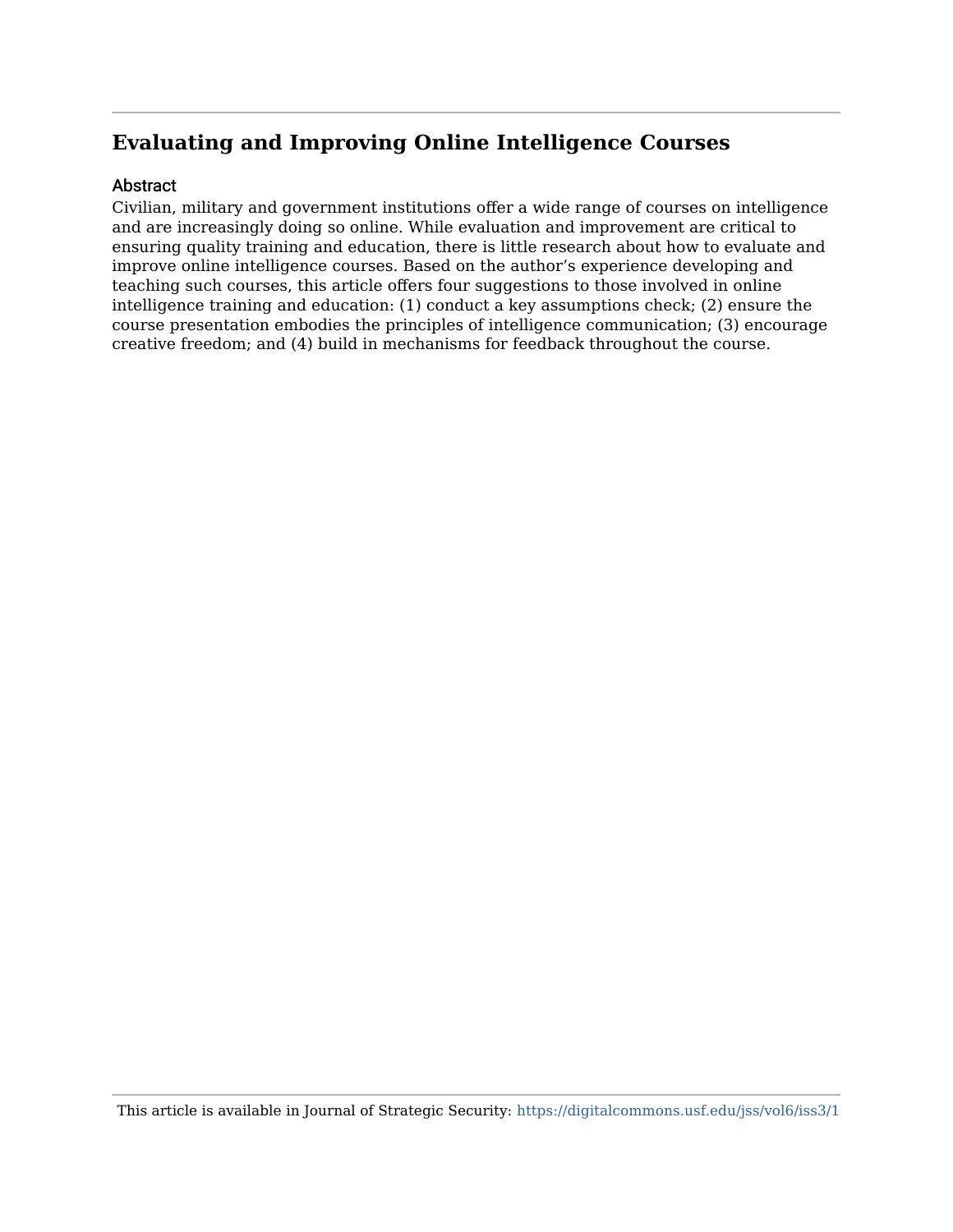## Introduction

This article grew out of two questions that the author often asked herself in her work as a developer and teacher of intelligence courses in an asynchronous online environment: How do you know whether what you are doing is any good? And what can you do to give your students the best learning experience possible? Evaluation is critical to obtaining informed answers to both questions, and it is an important area of study in relation to intelligence courses as well as to courses offered online.

As the Intelligence Community (IC) has grown in the U.S. and abroad, so has the debate about the knowledge and skills intelligence and security analysts need, as well as the best ways to acquire them. James Breckenridge, the Executive Director of Mercyhurst University's Institute for Intelligence Studies, has called for the IC to establish an analytic doctrine to guide training, and to evaluate that training on five levels. $<sup>1</sup>$  Intelligence scholar and former analyst Stephen</sup> Marrin argues that evaluation is vital if intelligence is to become a profession rather than just a craft; in his words, "intelligence educators should prove that their intelligence and training programs produce a better intelligence analyst if they want their programs to be mandated as part of a professionalization process."<sup>2</sup> While over a hundred civilian institutions are providing some form of intelligence education or training<sup>3</sup> – and many of these are delivering it online – there is little in the literature specific to evaluating online intelligence courses. In fact, although online courses have existed for well over a decade and there is now significant research on the computer-mediated communications such courses involve, there are still significant research gaps about online course evaluation, as well as course design and effective online teaching.<sup>4</sup>

This article argues that the field of intelligence studies itself offers various tools that may prove helpful to instructors and developers of courses about intelligence theory and practice. These tools include, but are not limited to, the use of structured analytic techniques and the application of principles of effective intelligence communication. This article will briefly provide some background on evaluating online courses, then offer four suggestions to help in evaluating and improving online courses whose focus is intelligence.

 $\overline{a}$ 

<sup>&</sup>lt;sup>1</sup> James G. Breckenridge, "Designing Effective Teaching and Learning Environments for a New Generation of

Analysts," *International Journal of Intelligence and CounterIntelligence* 23:2 (2010): 316. 2 Stephen Marrin, "Training and Educating U.S. Intelligence Analysts," *International Journal of Intelligence and CounterIntelligence* 22:1 (2009): 141. Marrin considers intelligence analysis "a craft because it requires mastery of a skill set that can be acquired only through practical experience, and a profession because much of the substantive knowledge that practitioners require can be transferred to new practitioners through a structured personnel process that includes an educational component." Ibid, 139.

<sup>3</sup> Stephen H. Campbell, "A Survey of the U.S. Market for Intelligence Education," *International Journal of Intelligence and CounterIntelligence* 24:2 (2011): 309.

<sup>&</sup>lt;sup>4</sup> Specific research gaps include, among others: the use of learning analytics; how to evaluate new models of education, like MOOCs; the relationship between course design, instructional/teaching strategy, and student satisfaction; and electronic feedback in educational environments. *NMC Horizon Report: 2013 Higher Education Edition* (The New Media Consortium, 2013), available at: *http://www.nmc.org/pdf/2013-horizon-report-HE.pdf* : 10, 24; Karen L. Milheim, "Towards a Better Experience: Examining Student Needs in the Online Classroom through Maslow's Hierarchy of Needs Model," *Journal of Online Learning and Teaching* 8:2 (2012), available at: *http://jolt.merlot.org/vol8no2/milheim\_0612.htm* ; and David S. Stein, Constance E. Wanstreet, Paula Slagle, Lynn A. Trinko and Michelle Lutz,"From 'hello' to higher order thinking," *Internet and Higher Education* 16 (2013): 78.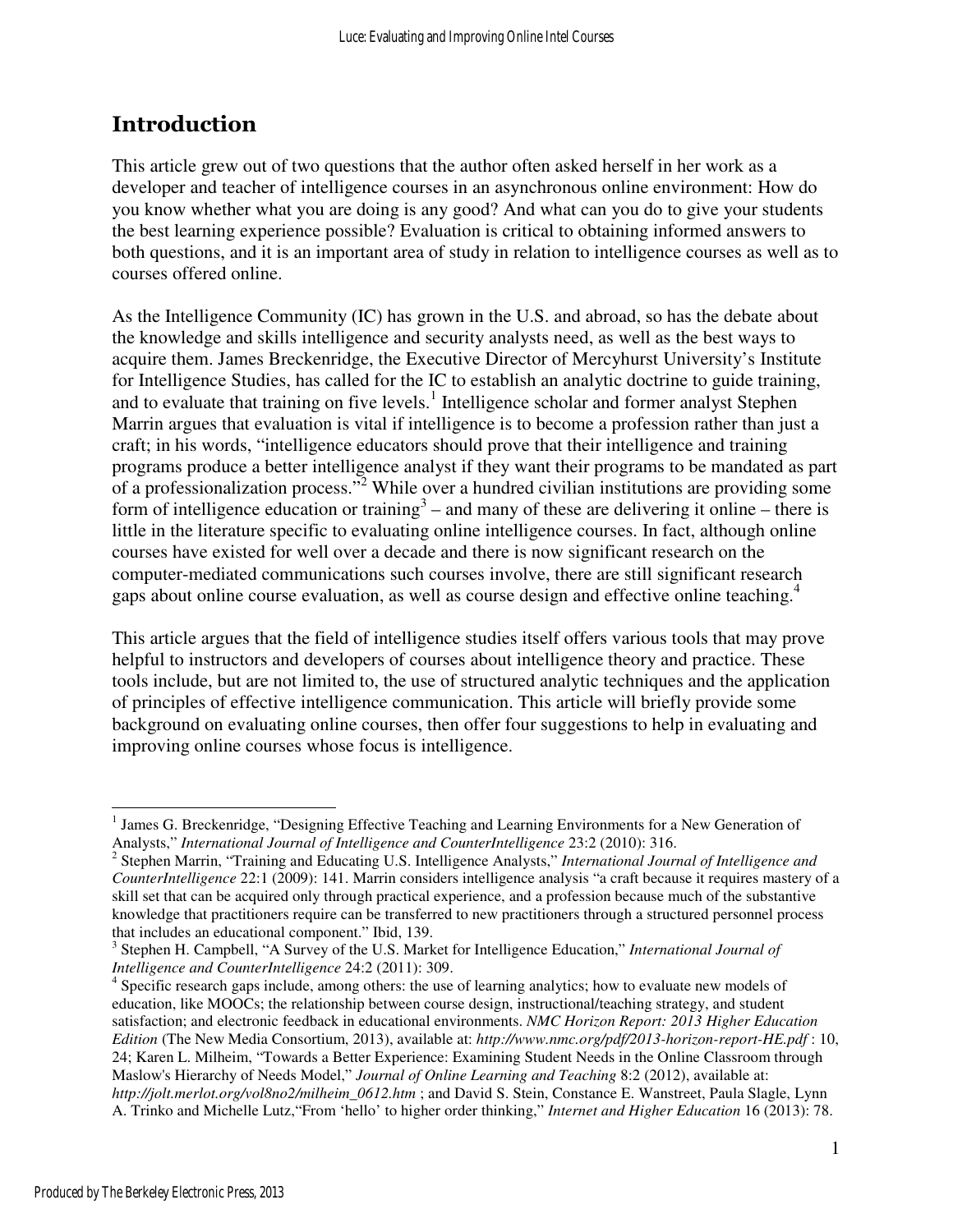# Evaluating Online Courses

There are various kinds of evaluations that can be applied to online courses, including front-end evaluations that consider the course design and how well the course is likely to be taught; and back-end or summative evaluations that measure learning outcomes and the course benefits to students.<sup>5</sup> Whatever the evaluation method, its purpose is to identify areas for action – to identify ways to improve methods, processes, materials, and student outcomes.<sup>6</sup> However, evaluations of online courses and online programs are often performed as an afterthought. More commonly, evaluations ask too many questions, or pose questions that are too generic to provide useful feedback.<sup>7</sup>

One of the key questions, clearly, is what to evaluate? Paring the answers down to a few words, the ones that come up most frequently are effectiveness, impact, and quality, as in: How effective was an online course in achieving the intended learning outcomes? What was the course's impact on the students? And what was the overall quality of the course?

There is significant debate about what quality education and quality training mean, both in traditional classroom settings and especially in online courses.<sup>8</sup> Perhaps the clearest definition comes from the Encyclopedia of Distance Education, which identifies instructional design and instructor engagement as the most significant factors in a quality online course.<sup>9</sup> In other words, a good course results from a robust course design plus a motivated, engaging teacher.

### Four Suggestions for Online Intelligence Courses

Civilian, military, and government institutions offer a wide range of courses on intelligence, from introductory courses in theory and practice to more advanced and specialized courses in topics such as collection, analytic techniques, analytic writing, counterintelligence, deception, and ethics.<sup>10</sup> The following suggestions are broad enough that they are applicable to all. Those interested in evaluating and improving online intelligence courses may find it useful to consider each suggestion in conjunction with the questions: "To what extent does our course (or instructor) do this?" and "How might we do this better?"

<sup>-</sup>5 Lesley Blicker, "Evaluating Quality in the Online Classroom," *Encyclopedia of Distance Education, Second Edition* (Information Science Reference, 2009): 965; and Som Naidu, "Evaluating Distance Education," *Encyclopedia of Distance Education, Second Edition* (Information Science Reference, 2009): 950.

<sup>6</sup> Melody M. Thompson, "Evaluating Online Courses and Programs," *Journal of Computing in Higher Education*

<sup>15:2 (2004): 70.</sup> 

 $<sup>7</sup>$  Ibid, 64, 72.</sup>

<sup>&</sup>lt;sup>8</sup> The advent of massive open online courses (MOOCs) has introduced new dimensions to this debate. See, for example, Judith S. Eaton, "MOOCs and Accreditation: Focus on the Quality of "Direct-to-Students" Education," *Inside Accreditation* 9:1 (2012), *http://www.chea.org/ia/IA\_2012.10.31.html* 

<sup>9</sup> James E. Novitzki, "Necessities for Effective Asynchronous Learning," *Encyclopedia of Distance Education, Second Edition* (Information Science Reference, 2009): 1471. This definition appears earlier, including in Alfred P. Rovai, "A Practical Framework for Evaluating Online Distance Education Programs," *Internet and Higher Education* 6:2 (2003): 110. Michigan State University provides links to various rubrics and checklists for use in evaluating online courses – see *http://fod.msu.edu/oir/evaluating-online-courses* .

 $10$  See Campbell, "A Survey of the U.S. Market," 312 for a list of major American providers of intelligence education and training. Providers outside the U.S. include, among others: Brunel University and Aberystwyth University (United Kingdom); the Universidad Rey Juan Carlos and Universidad Carlos III (Spain); the Justice Institute of British Columbia (Canada); and the Escuela Nacional de Inteligencia (Argentina).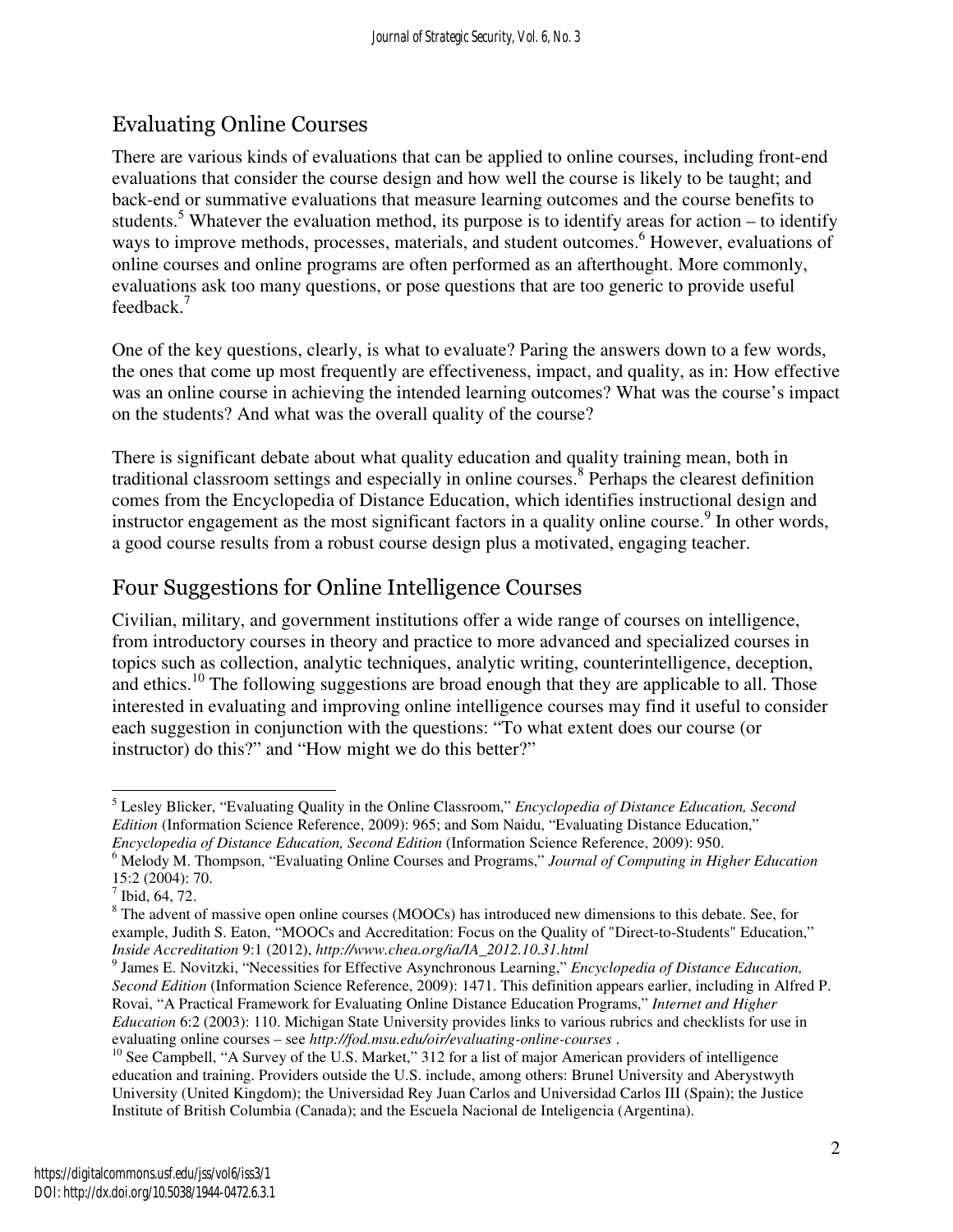*1. Before a course begins, the developer and the instructor should write down and, as far as possible, evaluate their key assumptions about the course and the students. During and after the course, they should reassess these assumptions and modify the course accordingly.* 

CIA veterans Richards J. Heuer Jr. and Randolph Pherson identify a Key Assumptions Check as one of the seven structured techniques every analyst should master. It requires analysts to "list and question the most important working assumptions underlying their analysis"<sup>11</sup> and can, with minor modifications, profitably be applied to course design and instruction. After brainstorming the most important working assumptions about a course (and possibly its students), course developers and instructors should consider five questions about each. The first four can be asked exactly as in *Structured Analytic Techniques for Intelligence Analysis*:

"Why am I confident that this assumption is correct? In what circumstances might this assumption be untrue? Could it have been true in the past but no longer be true today? How much confidence do I have that this assumption is valid?"<sup>12</sup>

The fifth question can be modified slightly so that it applies to course design and instruction:

"If this assumption turns out to be invalid, how much impact would this have on the course, the students, the instructor, and/or the institution?"<sup>13</sup>

Identifying faulty assumptions before the course starts can save students and instructors both time and frustration. Additionally, completing a key assumptions check can identify information gaps and questions instructors should seek to answer at various points during the course.

Question five is particularly useful because it forces individuals to consider the consequences of being wrong and may prompt them to make more astute decisions. Last year the author designed and taught a new course for a group of students she had instructed in the two previous semesters. Because they had proven very bright and hardworking, and managed their time well individually in the previous courses, the assumption was they would have no problems working together on a major group project in the new course. The assumption was wrong. They had great difficulty overcoming their conflicting schedules and, unsurprisingly, became discouraged. Had the author seriously considered the consequences of a faulty assumption about the students' need for guidance, she could have consulted with them earlier and included additional guidance on collaboration.

Since the person developing a course will not always be the one teaching it, it is especially useful for the developer to make their thinking explicit from the start and to identify where in a course problems are likely to arise. It does take more time at the start, but it pays off in the long run

 $\overline{a}$ <sup>11</sup> Heuer, Richards J. and Randolph H. Pherson, *Structured Analytic Techniques for Intelligence Analysis* (Washington, D.C.: CQ Press, 2011): 185.

 $12$  Ibid.

<sup>&</sup>lt;sup>13</sup> Ibid. The original question addresses the impact on analysis.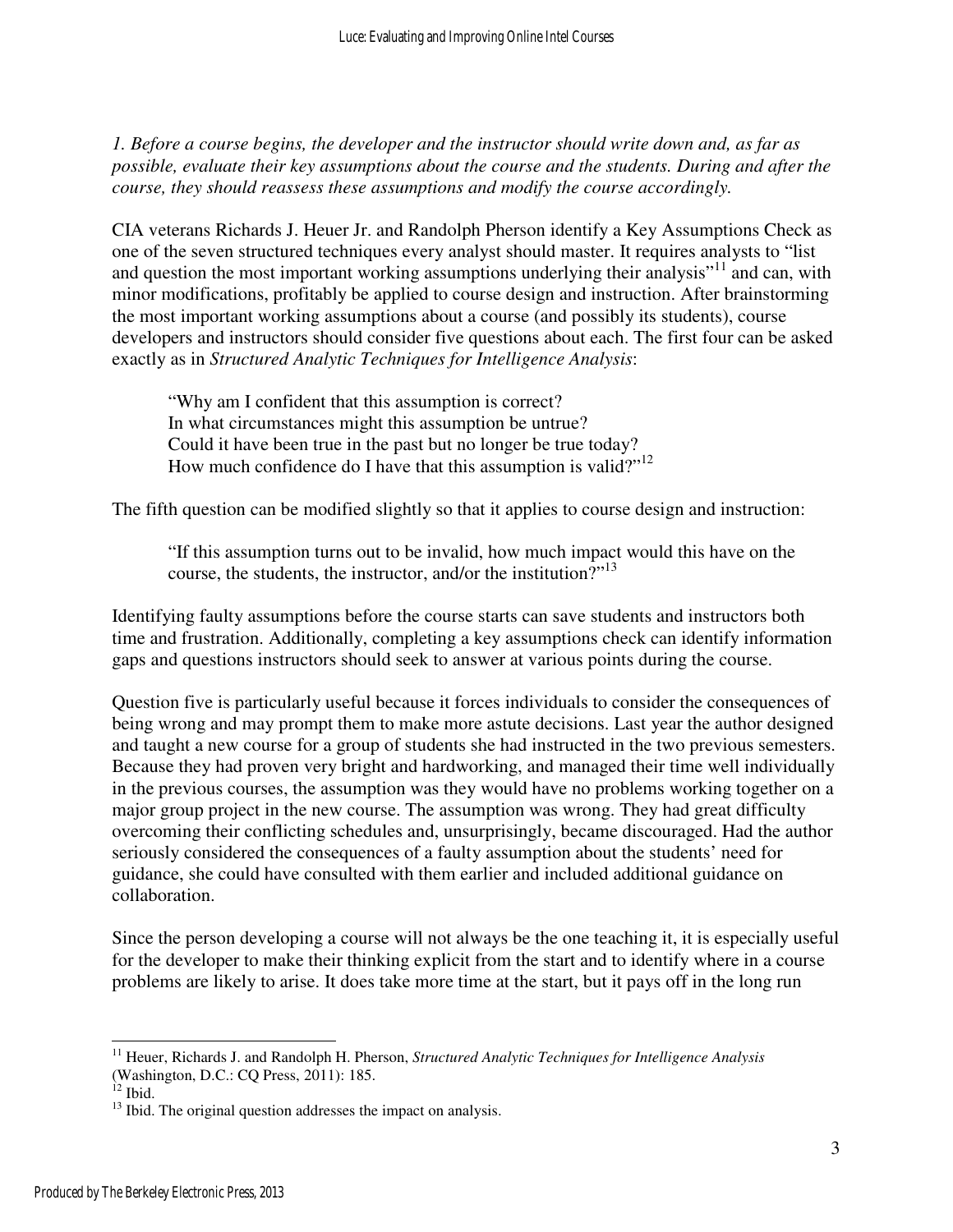because developers and instructors have thought more deeply and are thus better able to adapt when needed. $14$ 

### *2. Be it in Blackboard or any other learning management system, the presentation of the course should reflect the principles of effective intelligence communication.*

In *Communicating with Decisionmakers: Best Practices for Intelligence Professionals*, Kristan Wheaton and Jennifer Wozny argue that intelligence analysts "should ensure their intelligence products include all necessary data (holistic), are easy to use (user-friendly) and are relevant to the decisionmaker."<sup>15</sup> Similarly, former analysts Katherine and Randolph Pherson state: "Presenting a message that gets your customers' attention, interest, and trust is all about conveying the message up front with clarity, precision, and brevity."<sup>16</sup> If intelligence educators aim to teach students to craft intelligence products that are clear, concise, user friendly, and present the bottom line up front (BLUF), then the course presentation needs to reflect these values.

Instructional designers play a significant role in the presentation of online courses. Depending on their knowledge, skills, and personal preferences, they may set up a course in a way that is highly intuitive, streamlined, and easy to use. Alternatively, they may be more comfortable using a textheavy format that they have used for many other courses. For example, these designers may repeat the same ten lines of instructions for each week's discussion question; or, every single week, include the same one page write-up about the project with two sentences at the very end specifying what students have to do for the project this particular week. To fit the needs of intelligence students, course developers can strip down the instructional designer language. Better yet, they can engage in conversation with the instructional designer so they understand the importance of clarity and concision, and tailor the course presentation accordingly. It might be useful for instructional designers, course developers, and instructors alike to review or at least ponder the title of Intelligence Community Directive Number 208: "Write for Maximum Utility." $^{17}$ 

The same idea applies to the course navigation. After logging in, why should students have to click three times to get to the current week's module? Why not set things up so they see the modules as soon as they log in – or have a button in the main menu that takes them to that week's module? These may seem like small points, but the more thoughtful the course layout, the less frustrated students will be, and the better they will absorb some of the key ideas about writing and presenting effectively.

<sup>-</sup><sup>14</sup> Premortem analysis and structured self-critique may also be valuable tools for course design and instruction.

<sup>15</sup> Wheaton, Kristan and Jennifer Wozny, *Communicating with Decisionmakers: Best Practices for Intelligence Professionals* (Erie, PA: Mercyhurst College Institute for Intelligence Studies Press, 2005): 19. Wheaton and Wozny's fourteen maxims for intelligence analysts (outlined on pp.3-19) may also, with minor modifications, serve as useful maxims for course design and instruction.

<sup>16</sup> Pherson, Katherine Hibbs and Randolph H. Pherson, *Critical Thinking for Strategic Intelligence* (Thousand Oaks, CA: CQ Press, 2013), 211. The forthcoming *Analytic Writing Guide* by Louis M. Kaiser and Randolph Pherson explores intelligence writing in greater depth.

<sup>&</sup>lt;sup>17</sup> Office of the Director of National Intelligence, "Intelligence Community Directive Number 208: Write for Maximum Utility," (December 2008), available at: *http://www.dni.gov/files/documents/ICD/icd\_208.pdf*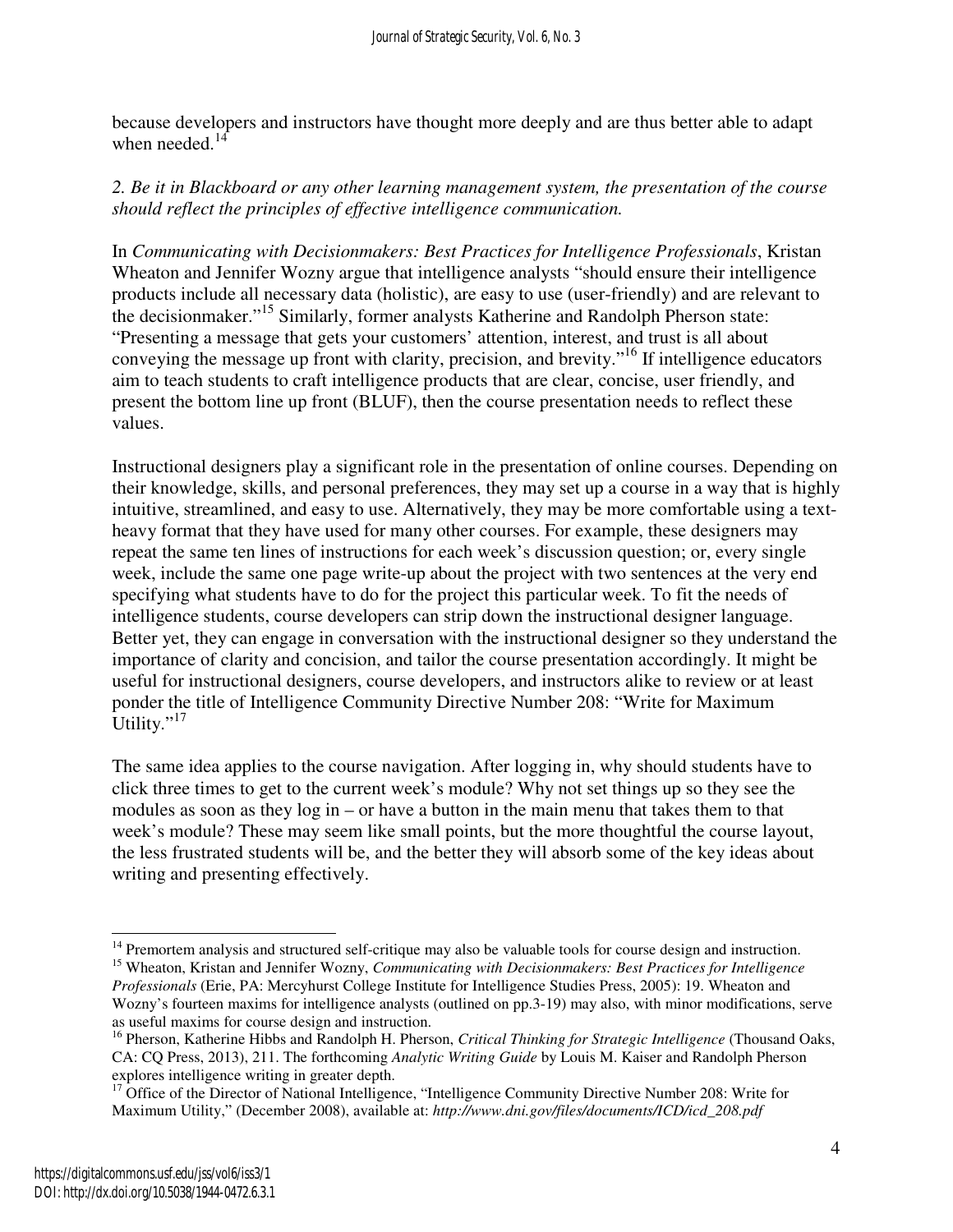*3. If educators aim to promote creativity, they should design courses that give students creative license and should always be open to doing things in different ways.* 

Very often instructors want students' products, whether written or oral, to meet very specific criteria: a five minute briefing, or a two-page current intelligence summary. While it makes sense to have students learn and practise conventions for intelligence writing and briefing, there is much that can be gained from including at least one assignment in the course where instructors *do not* specify the format. If the students of today are to be the successful intelligence analysts, collectors, and managers of tomorrow, they need to be trained from the classroom to think freely, to make decisions on their own, and to justify them clearly to others. Allowing presentations in alternate formats is one small way in which they can be encouraged along this path. Give them some tools and tutorials, and let them choose how they want to present their work – for example, as a written paper, a podcast, or a video.<sup>18</sup> Students given this creative freedom have created engaging products, learned new skills, and started thinking more deeply about the benefits, limitations, and challenges of using various media.<sup>19</sup>

For students and educators alike, it can be very comfortable to get into a routine. However, when educators push themselves to try new things, not only do they learn, they also send a message that they care about staying current with the times and about improving themselves and their courses. Be it new technology or new pedagogy, educators should always be open to new ideas and different approaches. Even *contemplating* doing something new can result in useful developments. The author is indebted to Melanie Meyers, an instructional designer at the Justice Institute of British Columbia, for suggesting a new course be offered through Curatr, a social learning platform. Curatr presents content in levels somewhat like a video game and emphasizes "interaction at every opportunity."<sup>20</sup> Although the course was ultimately presented in Blackboard, exploring Curatr led the author to think more deeply about what was possible within an online course, particularly in terms of student interaction and feedback, and it inspired the "exit questions" described below.

### *4. Course developers and instructors should build in mechanisms for feedback throughout the course – because the more they know, the more they can do based on that knowledge.*

There are numerous ways instructors and developers can build in opportunities for feedback. The author has found three particularly useful: asking students how they learn best; including a weekly exit question; and having students write a course reflection. Each of these requires little instructor time, yet provides the instructor with valuable feedback and enriches students' learning.

Asking students the question, "How do you learn best?" is simple but essential to adapting or customizing teaching to particular students. As James Breckenridge observes,

<sup>-</sup><sup>18</sup> Useful free tools include Screencast-O-Matic, Screenr, and Jing for screencasting; Audacity for audio recording; and Windows Movie Maker for video. Easy-to-follow tutorials are available on the websites for these programs and/or on YouTube.

<sup>&</sup>lt;sup>19</sup> Student work for INTL 502: Advanced Analytical Techniques, the third core course in JIBC's graduate certificate program in intelligence analysis.

<sup>20</sup> "Overview," Curatr, available at: *http://curatr.co.uk/*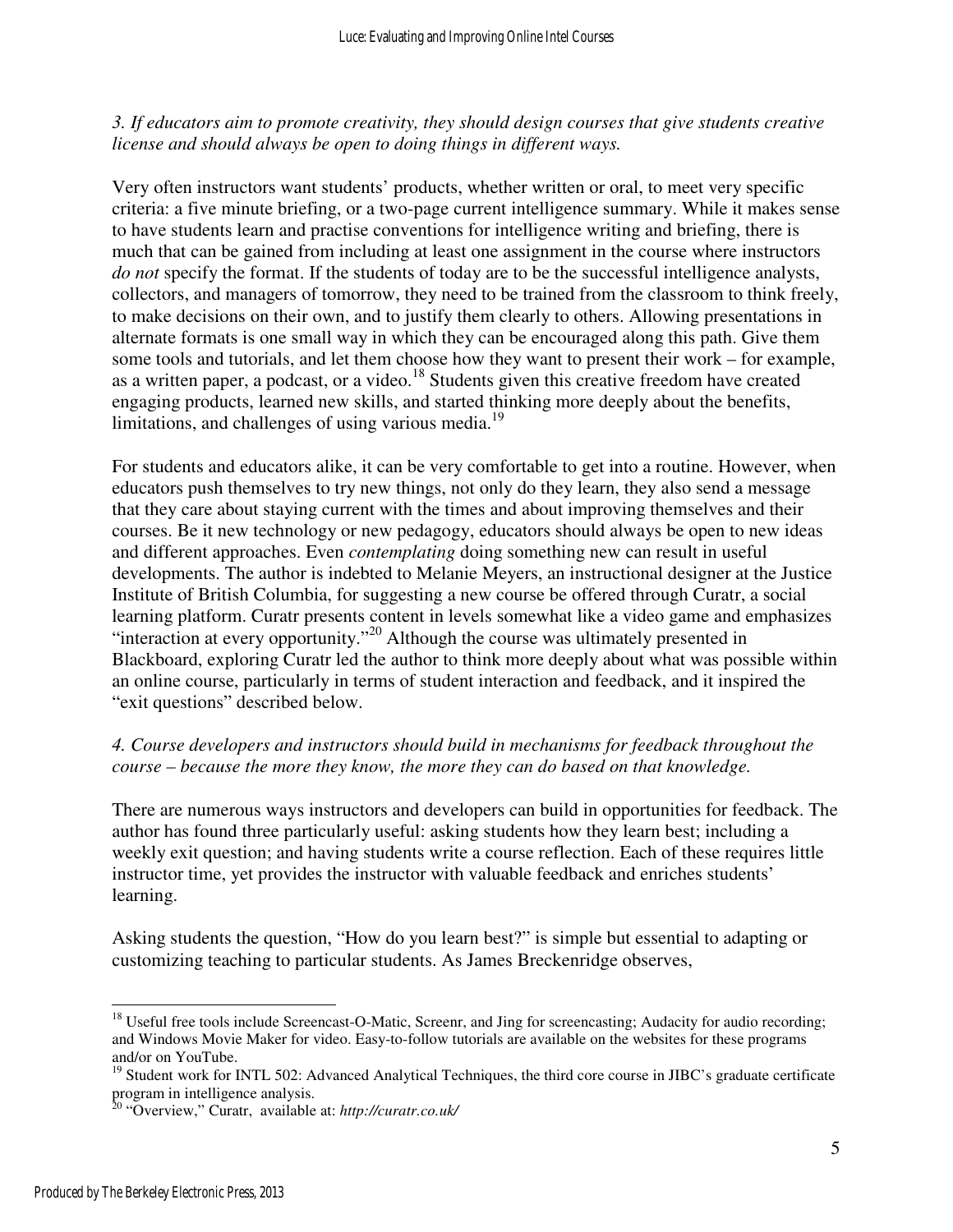"Teaching styles, content modalities, and other variables are not absolutely good or bad, but better or worse for some purposes, some content, and some learners. The goal is to provide a mix of methodologies, and the flexibility and know-how to use any and all of them, in an effort to create an optimal learning environment for the variety of learners' needs."<sup>21</sup>

Individuals learn differently, and knowing from the start of the course how each student learns can make a world of difference. If a student asks about a difficult concept and the instructor knows he or she is a visual learner, then perhaps using a graphic or a video to explain it will be more effective than two paragraphs of text. If instructors host an introductory session on Skype, Adobe Connect, or something similar, they can ask students about their learning styles then; or on the discussion board when participants are introducing themselves.

Including a short, open-ended question for students to answer on the discussion board at the end of each module can enrich students' learning and provide instructors with ongoing feedback that can identify areas for follow-up or modification.<sup>22</sup> Thus far the author has used two types of exit questions:

- 1. A question that gets student thinking a little more, or a little differently, about that week's material. For an introductory course on intelligence, it could be something as simple as, "Share one question you have about intelligence." This single exit question has served as a springboard for many diverse and thoughtful conversations – about intelligence sharing; ethics and intelligence; Canadian vs. American definitions and perceptions of intelligence; as well as other topics not explicitly covered in the main weekly discussion forum.<sup>23</sup> Exit questions such as these have not only expanded the range of ideas and sources for students to explore; they have also been effective in building the class community.
- 2. A question that gives the instructor feedback about the students' experience in the course. For example: "What was the easiest part of this week's assignment? What did you find the hardest?" or, "Which aspect of intelligence writing do you think you'll find the most difficult?" Answers to these types of questions provide a bellwether and can indicate to instructors whether they should include additional materials or instruction, or make other course modifications.

Finally, instructors may find it useful to have students write a course reflection at the mid-point of the course or after the end of the course.<sup>24</sup> For example, in the final week of a course on

 $\overline{a}$  $21$  Breckenridge, "Designing Effective Teaching and Learning," 316.

<sup>&</sup>lt;sup>22</sup> The exit question is a variation of the "exit ticket" or "ticket out the door" technique often used in classrooms, whereby students must reflect and complete a short written assignment at the end of a lesson or the end of a day. For more, see Benson, Barbara, *How to Meet Standards, Motivate Students, and Still Enjoy Teaching!: Four Practices that Improve Student Learning* (Thousand Oaks, CA: Corwin Press, 2009), 65.

 $^{23}$  ESM 341: Introduction to Intelligence Analysis discussion board, spring term 2013. The course is a new liberal elective in JIBC's Bachelor's degree in Emergency and Security Management.

<sup>&</sup>lt;sup>24</sup> Writing of his experience in a traditional university classroom, William Timpson notes, "In nearly twenty years of using the midsemester student feedback process, I have seen no downside." He argues that collecting student input "can resolve problems, boost morale, encourage collegial support and assistance, and provide valuable material for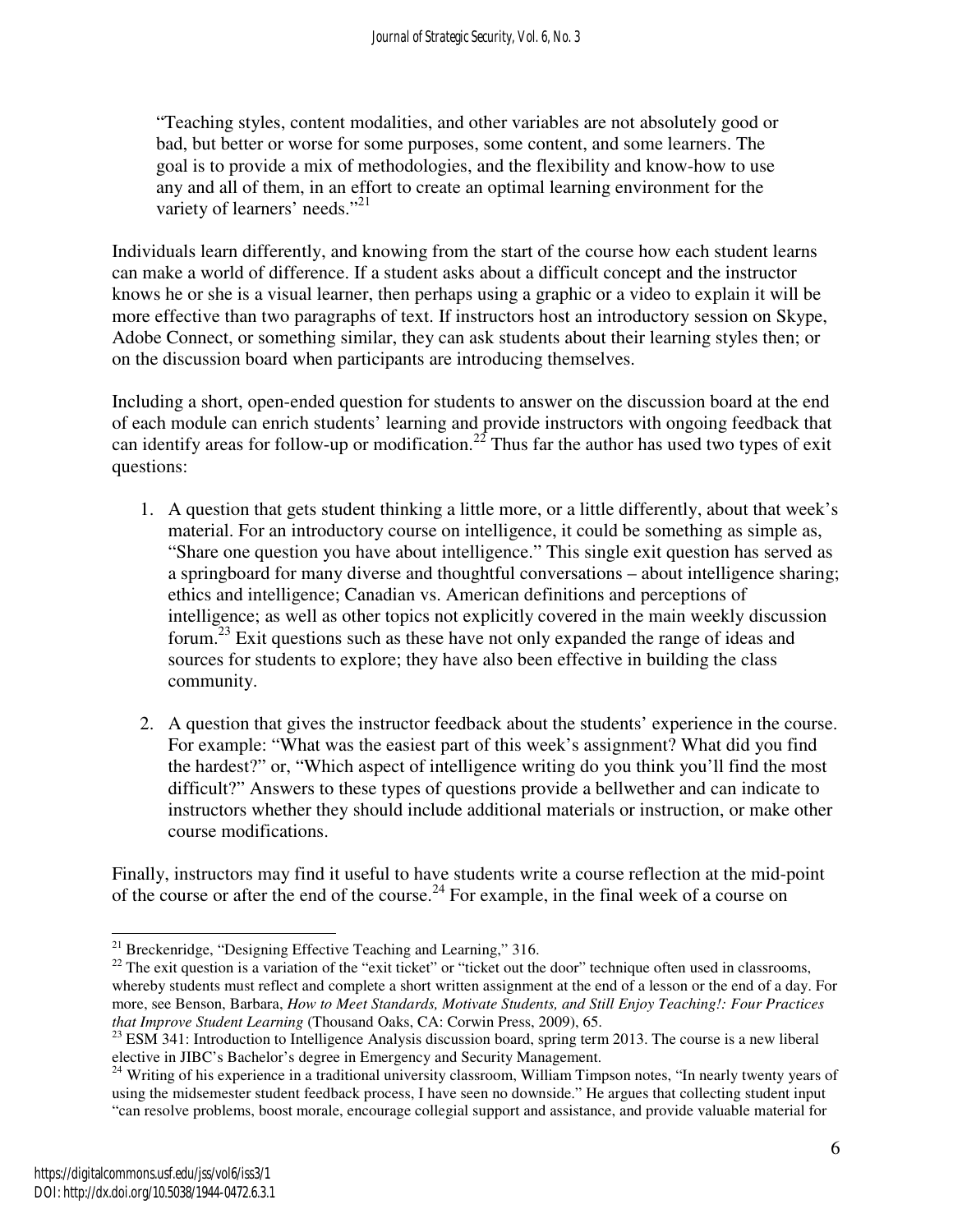advanced analytic techniques, students are asked to "Discuss the three most important things you've learned in this course; and identify at least two things related to intelligence analysis which you feel it's important to learn more about, and discuss where or how you might do so."<sup>25</sup> While these instructions did not mention the course workload, the assignments, or the activities, the students provided detailed, thoughtful comments on them as part of their reflections. Moreover, placing this activity on the discussion board (rather than as part of the anonymous course evaluation) allowed the students to pick up and build on each other's ideas.

It is important to note that even when students are satisfied with a course, there will still be ways that it can – and should – be improved. It is gratifying to read comments like "I cannot remember a course where I learned so much." and "If I had the time and money I would actually like to take this course again!", as they suggest – at least from the students' point of view – that the course was worthwhile.<sup>26</sup> Even more valuable, though, was the constructive criticism the students provided. Their ideas and suggestions were essential in making the course more robust for the next term.

Such feedback mechanisms help instructors and designers better understand students' learning styles as well as the particular challenges they faced with various aspects of the course, what they perceived to be most valuable, and what they felt needed improvement. All of this information can be used to fine-tune course design, presentation, materials, and pedagogical approaches. Using subjective, qualitative student feedback in conjunction with statistical analysis regarding the course information and skills that students retain over time will provide deeper insight into overall course impacts.

## The Path Ahead

In an article about building capacity for Intelligence Studies in higher education, Martin Rudner stressed that

"academic programs in Intelligence and Security Studies must be able to sustain their trustworthiness apropos all the key stakeholders, most notably their students and faculty colleagues, civil society and interested public, and their subjects of study, the combined Intelligence and Security Community."<sup>27</sup>

To earn and sustain such trust, those involved in offering intelligence education and training – both within and beyond academia, in the classroom, in the field, and online – must be committed to continuous evaluation and improvement.

As part of the wider discussion about what online intelligence courses should accomplish, and how they can best accomplish it, course developers, instructors, and administrators involved with

 $\overline{a}$ the scholarship of teaching." William M. Timpson, "Improve Your Teaching and Your Students' Learning," *Academe* 95:1 (2009): 34, 35.

<sup>&</sup>lt;sup>25</sup> INTL 502: Advanced Analytical Techniques.

 $^{26}$  INTL 502 discussion board, winter term 2013. The author was honoured to have taught such a dedicated and talented cohort of students.

 $27$  Martin Rudner, "Intelligence Studies in Higher Education: Capacity-Building to Meet Societal Demand," *International Journal of Intelligence and CounterIntelligence* 22:1 (2009): 118.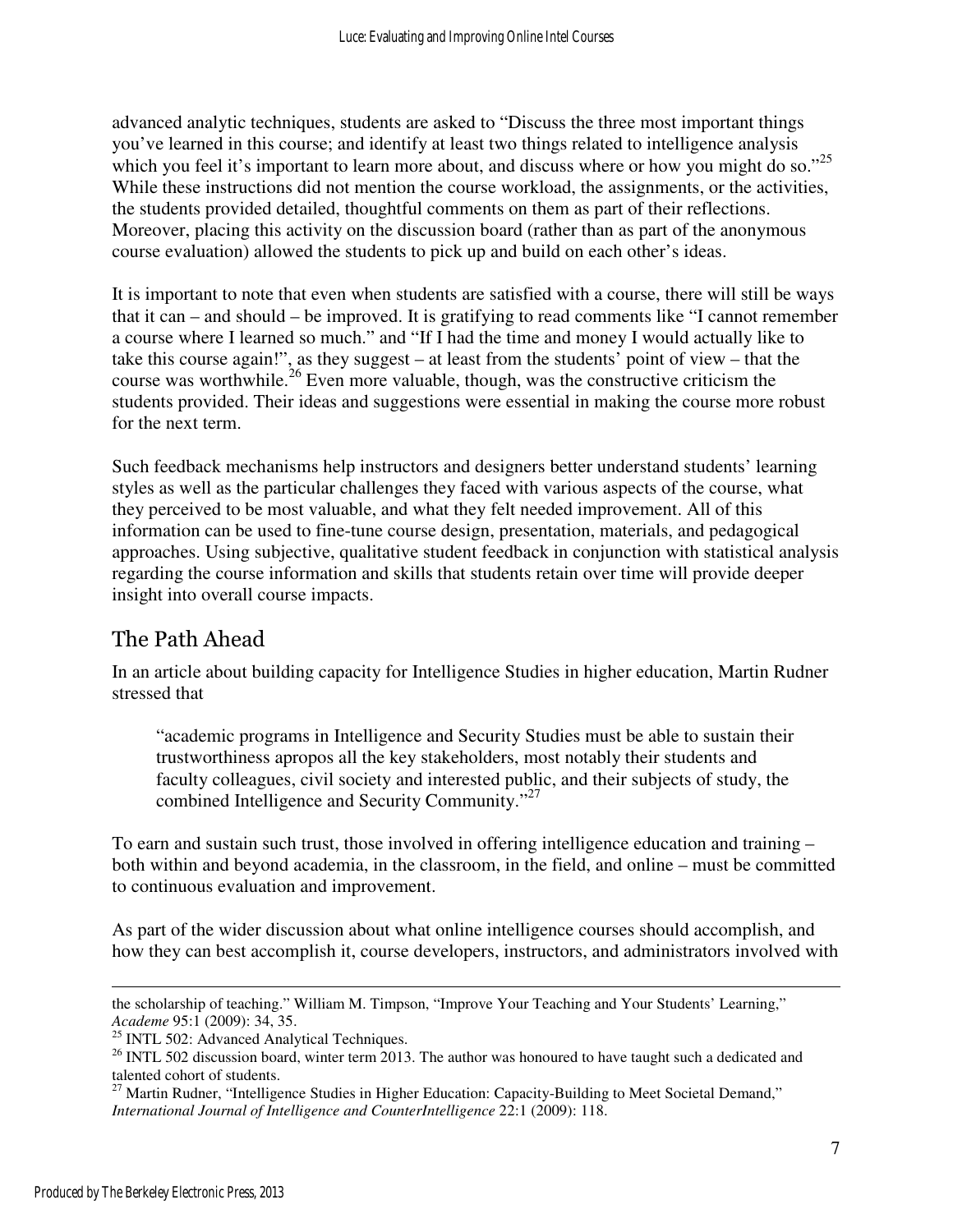intelligence courses, particularly those offered online, can reflect on the four ideas presented in this article:

- 1. Conduct a key assumptions check;
- 2. Ensure the course presentation embodies the principles of intelligence communication;
- 3. Encourage creative freedom; and
- 4. Build in mechanisms for feedback throughout the course.

Much work remains to be done, including identifying additional course aspects to evaluate; designing effective evaluation mechanisms for individual courses as well as for whole programs; and crafting a body of best practices specific to designing and teaching intelligence courses online. The best results will likely be achieved through (1) collaboration amongst individuals and organizations working on intelligence; and (2) interdisciplinary dialogue and research.

Intelligence studies have a rich variety of resources on which to draw. Rob Johnston's ethnographic study of the U.S. intelligence community, Defence Research and Development Canada's interviews with Canadian managers of intelligence analysts, and similar works shed light on the capabilities and needs of intelligence analysts and organizations, and highlight areas for additional research.<sup>28</sup> Members of the International Association for Intelligence Education (IAFIE), the International Association of Law Enforcement Intelligence Analysts (IALEIA), the International Association of Crime Analysts (IACA), and Strategic and Competitive Intelligence Professionals (SCIP) can offer content expertise as well as feedback on the effectiveness of the training and education they have received or provided. Associations of former intelligence officers in the United States, Australia, and other countries may also offer constructive perspectives.

While much of value can be gleaned from within the intelligence studies community, it will be essential to make strong connections to, and draw lessons from, a variety of other disciplines, including training, education, and quality and process improvement. The following areas are especially relevant:

**Online learning and instructional design:** Those wanting to explore online learning have access to a wide range of resources. The past decade has seen the creation of numerous journals devoted to the subject, some of which are available free online, and as of May 2013, Routledge's series on Open & Distance Education and eLearning included almost 300 books.<sup>29</sup> Intelligence course developers and instructors may also find it useful to explore courses that have been recognized for excellence through programs like the

*https://www.cia.gov/library/center-for-the-study-of-intelligence/csi-publications/books-and-monographs/analyticculture-in-the-u-s-intelligence-community/analytic\_culture\_report.pdf ;* and Derbentseva, Natalia, Lianne McLellan, and David R. Mandel, *Issues in Intelligence Production: Summary of Interviews with Canadian Managers of Intelligence Analysts* (Toronto: DRDC Toronto Technical Report 2010-144, 2011).

 $\overline{a}$ <sup>28</sup> Johnston, Rob, *Analytic Culture in the U.S. Intelligence Community: An Ethnographic Study* (Washington, D.C.: Central Intelligence Agency Center for the Study of Intelligence, 2005), available at:

<sup>&</sup>lt;sup>29</sup> "Open & Distance Education and eLearning", Routledge, accessed May 30, 2013, available at: *http://www.routledge.com/books/subjects/Open-&-Distance-Education-and-eLearning\_ED510000/*